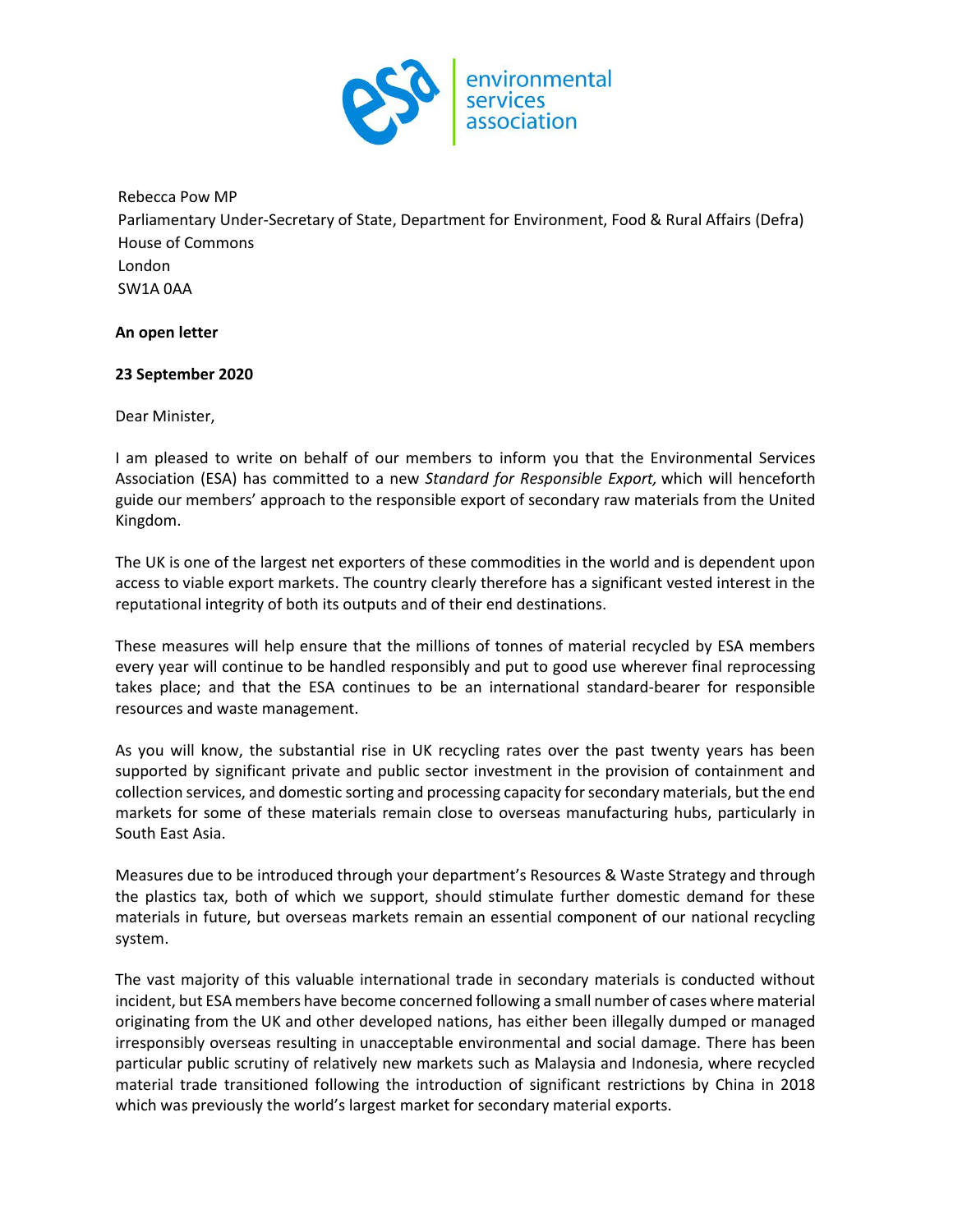To ensure ESA members can continue exporting with confidence the ESA *Standard for Responsible Export* has been designed to ensure British material handled by our members is put to its intended use and does not contribute to environmental incidents.

This standard sets out a number of principles which members will abide by to achieve this, which include:

- Only exporting material for which no competitive domestic market can be found;
- Working with others across the sector and within government to establish objective standards for export material quality - including a clear definition of "de minimis" for allowable non-target material;
- To only export materials to non-OECD markets which strictly adhere to all internationally recognised standards on purchase, sales and shipment documents, or which require no further sorting;
- And to bolster due diligence methods to assess the practices of overseas buyers

However, this is not a problem the recycling and resource management sector can tackle in isolation, and it is incumbent upon all those involved in recycling – from producers and retailers to consumers and local authorities – to play their part in helping to ensure that UK recyclable material is of the best quality and free from contamination.

We also continue to call upon Defra and the Environment Agency to strengthen domestic enforcement against waste crime, which will encourage legitimate exports of high quality secondary raw materials while making it easier to identify and drive out criminals from this business.

I include a copy of the full principles of ESA's *Standard for Responsible Export* with this letter and would be happy to meet to discuss these issues with you further.

Yours sincerely,

Jacob Hayler Executive Director, Environmental Services Association (ESA)